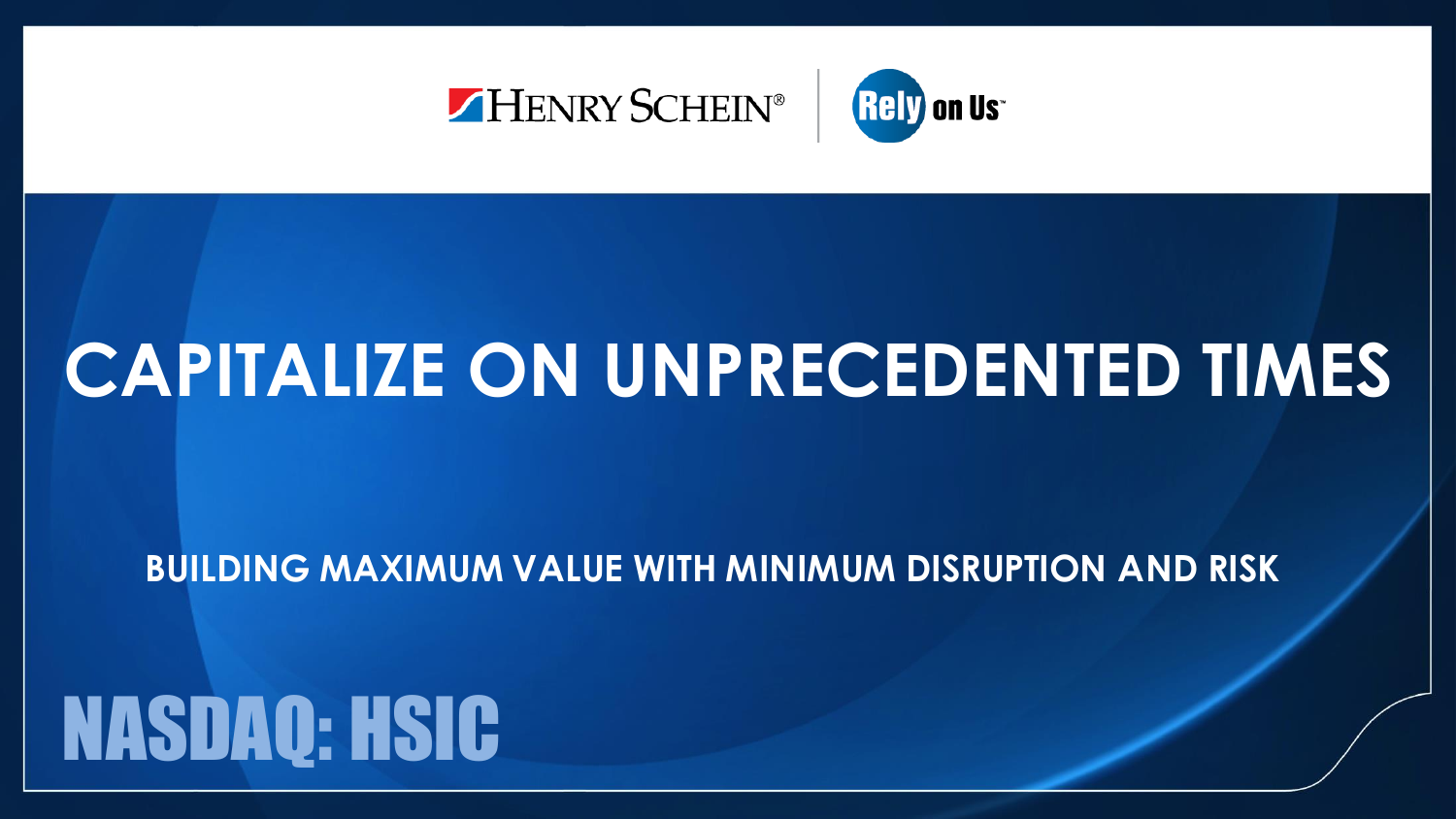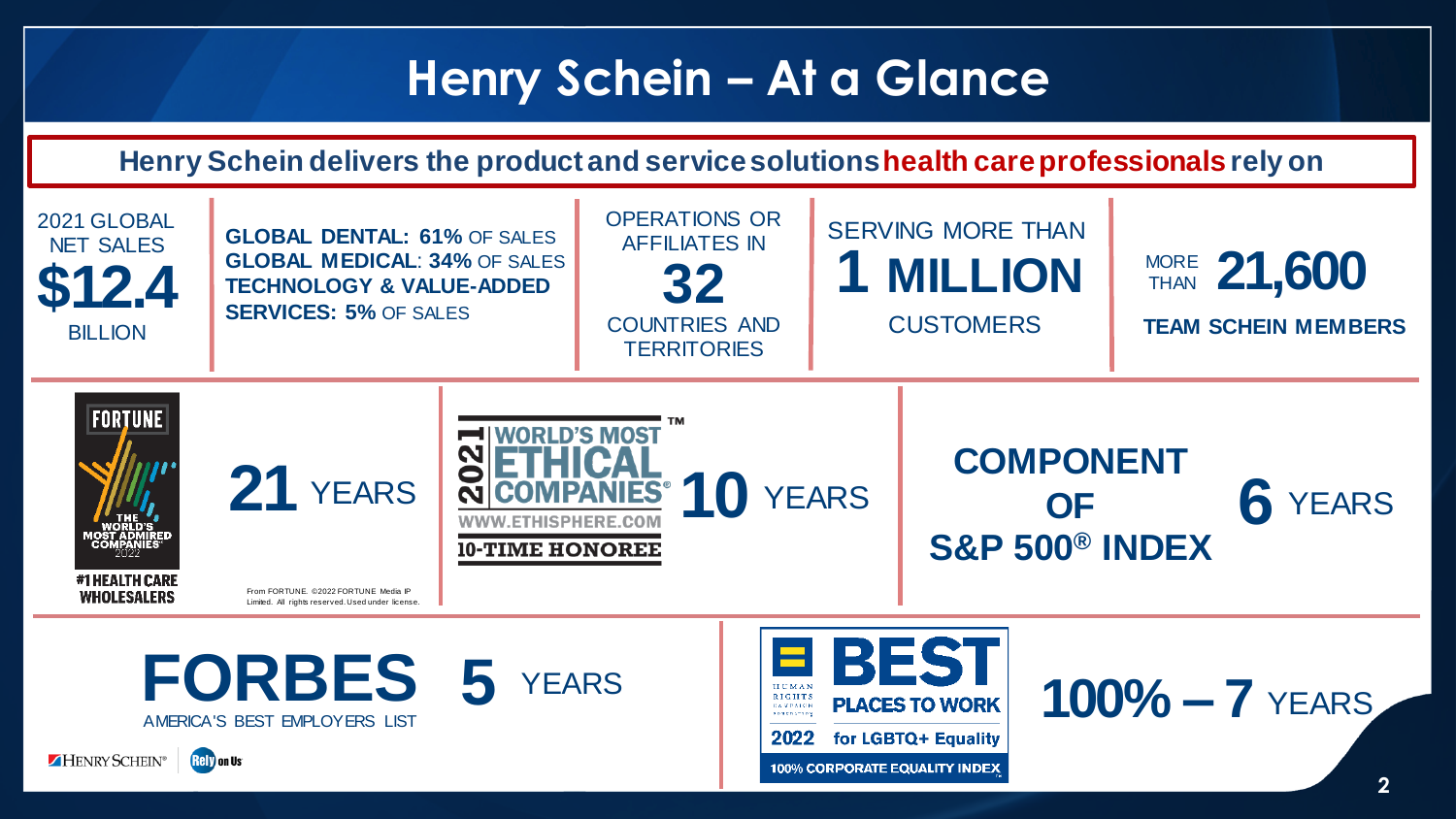### **Long History of Growth Since Going Public**

| Non-GAAP <sup>(1)</sup>       | (\$ in millions, except per share data) |                |                                    |
|-------------------------------|-----------------------------------------|----------------|------------------------------------|
|                               | 1995                                    | 2021           | <b>Compound Annual Growth Rate</b> |
| <b>Net Sales</b>              | \$583.6                                 | \$12,401.0     | 12.5%                              |
| Operating Income <sup>1</sup> | \$18.3                                  | <b>\$875.3</b> | 16.0%                              |
| <b>Operating Margin</b>       | 3.13%                                   | 7.06%          | $15$ bps*                          |
| Net Income                    | \$8.6                                   | <b>S640.6</b>  | 18.0%                              |
| <b>Diluted EPS</b>            | <b>SO.16</b>                            | <b>S4.52</b>   | 13.7%                              |

Split Adjusted

From Continuing Operations. Ex cludes animal health in both periods. <sup>1</sup> Ex cludes certain non-recurring items to provide a more comparable basis for analysis. See the appendix of this slide set for a reconciliation of GAAP and non-GAAP measures. \* Average annual increase.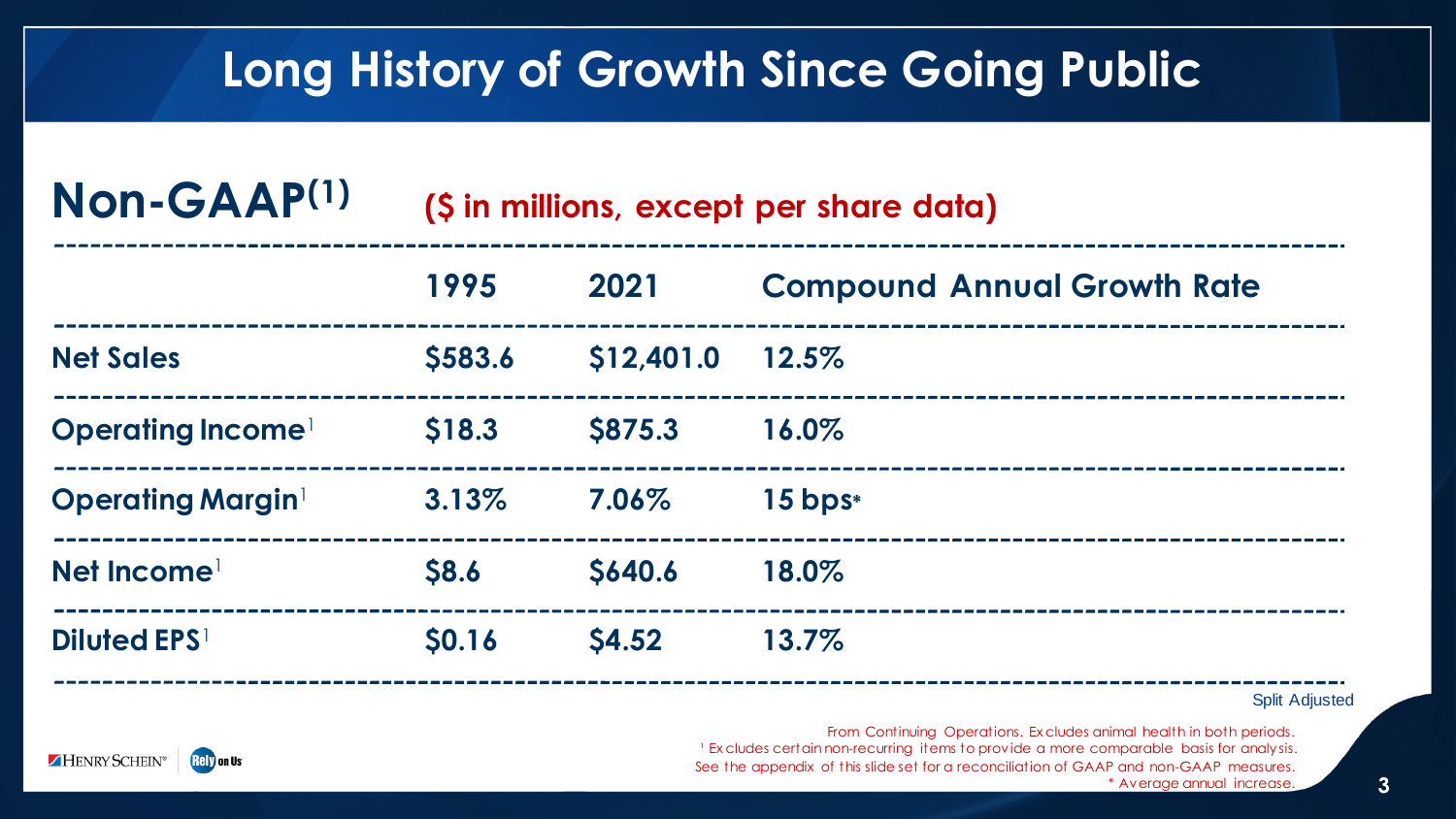## **Growth Through Strategic M&A**

#### **M&A has been core to Henry Schein's strategy for decades**

• **Approximately 50% organic / 50% M&A**

#### **More than 300 transactions since going public**

• **Approximately 10-15 deals per year**

#### **M&A strategy has continued in these unprecedented times**

• **>50 transactions in the past 5 years with >\$1.5B of capital deployed**



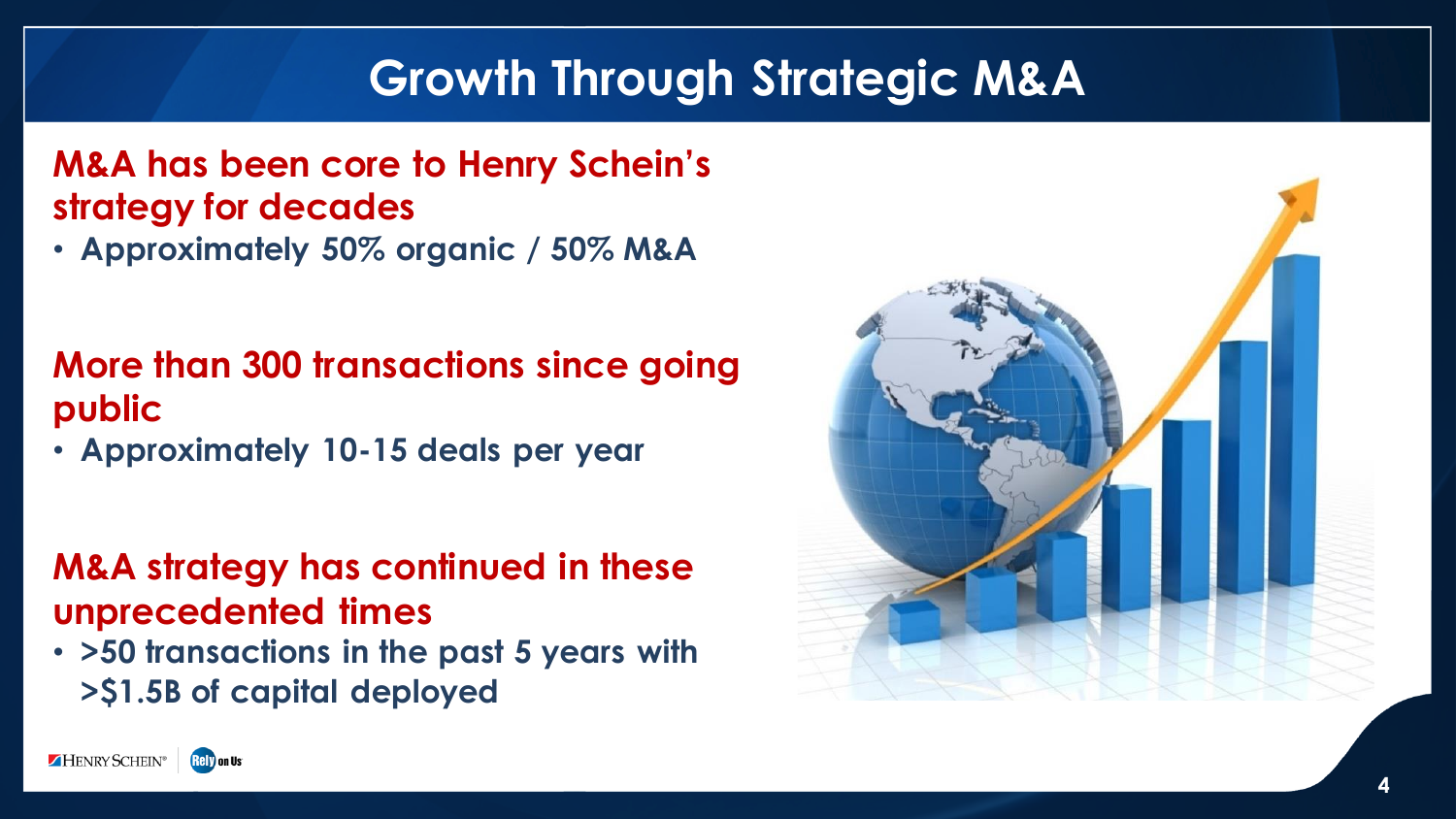#### **Most M&A Deals Fail!**

**According to industry research and a recent Harvard Business Review report:**

# **70% – 90% of all M&A deals FAIL!**



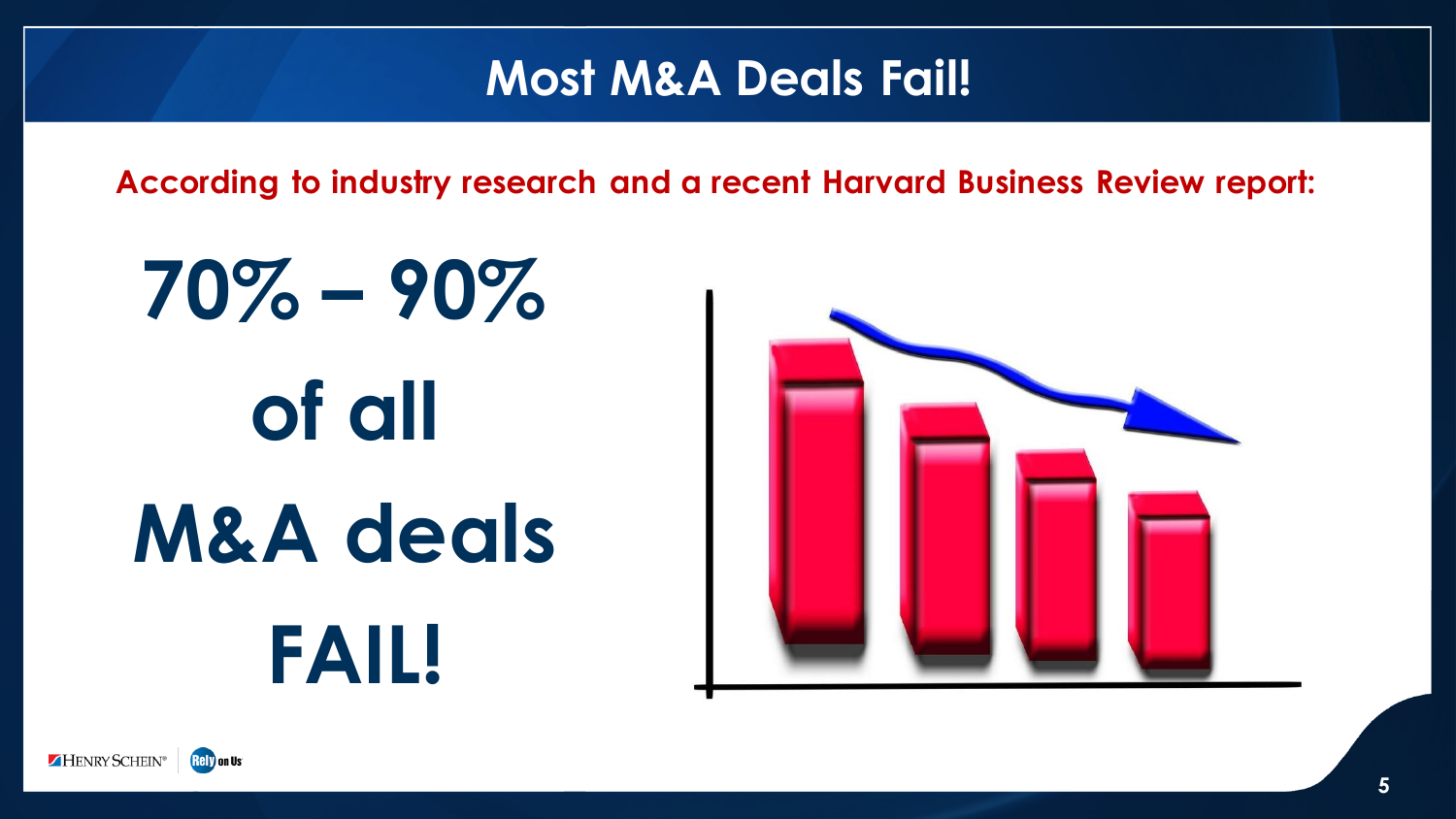## **But Why Do So Many M&A Deals Fail?**

- **Lack of cultural fit**
- **Does not fit the strategy**
- **No alignment of interests**
- **Insufficient Due Diligence**
- **Over pay**
- **Reliance on cost synergies**
- **Misunderstanding target business**
- **Lack of strategic planning**
- **Lack of management engagement or alignment**



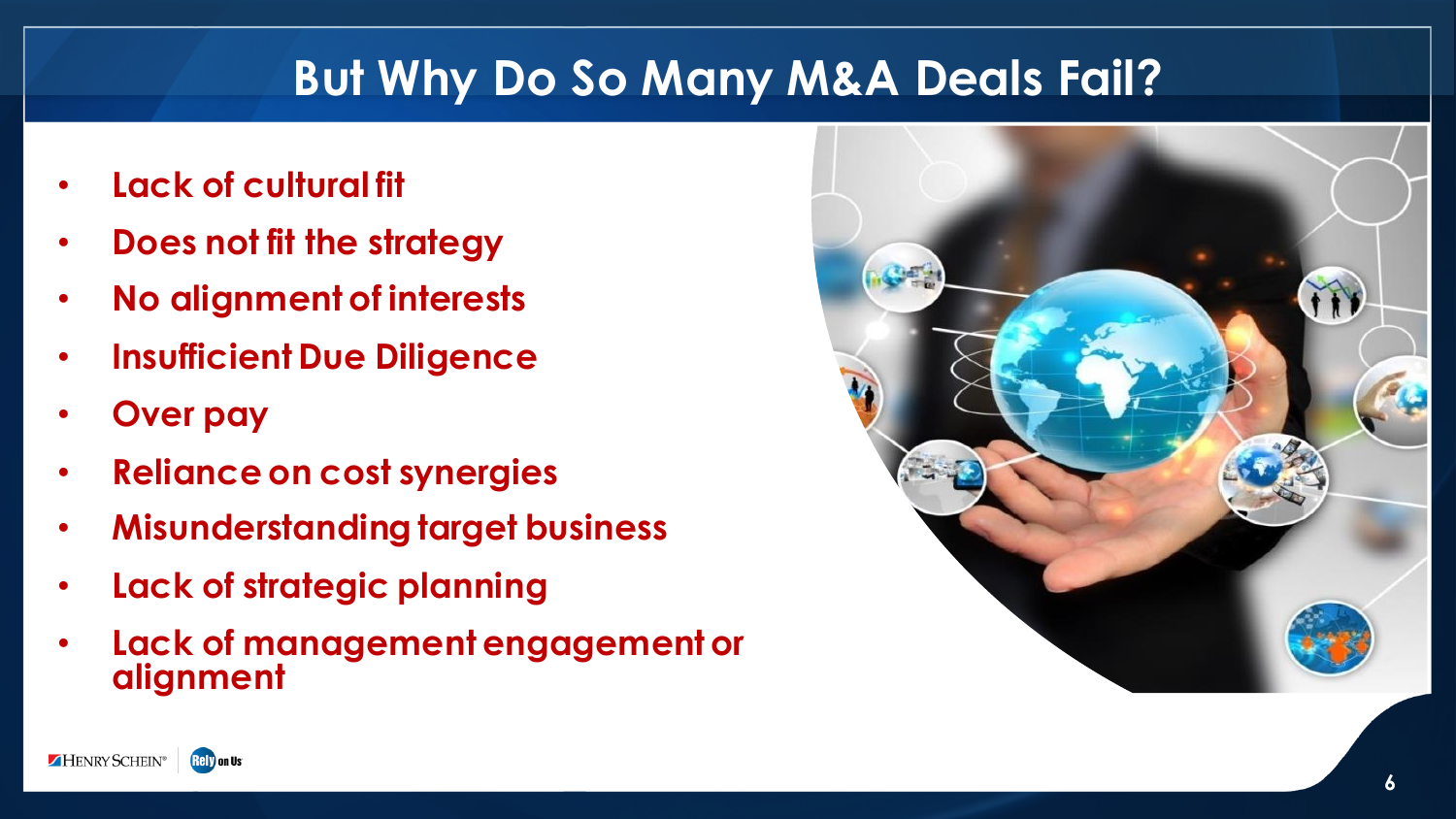## **Why Has Henry Schein Been So Successful With M&A?**

## **Our M&A playbook is simple but disciplined…**



## **Focus on most important success factors**

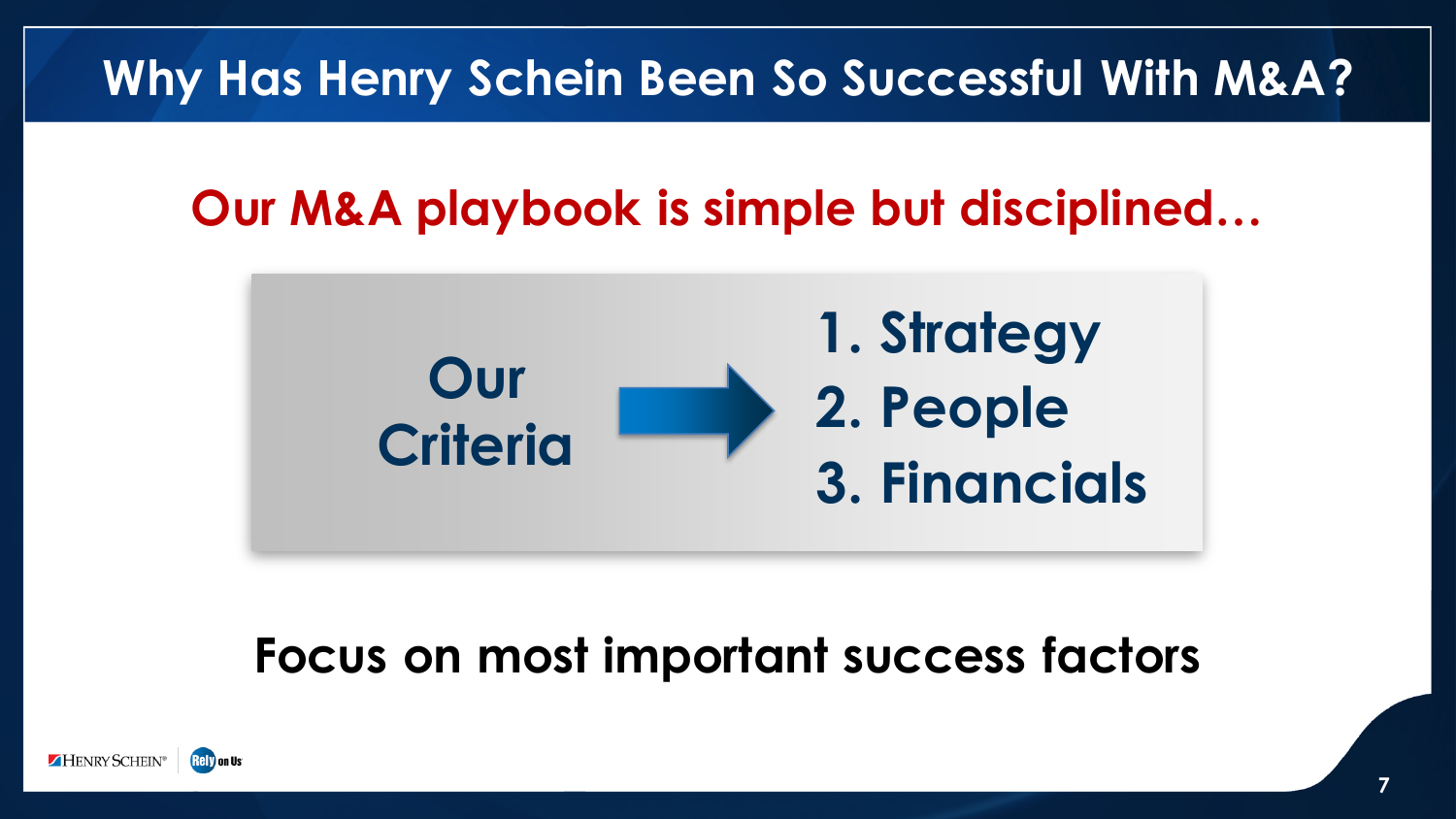## **The Henry Schein Playbook and "Secret Sauce"**



**While every deal is different…the Henry Schein playbook always includes the following elements:**

- **Cultural fit and transparency**
- **Alignment of interests**
- **Combined business plan**
- **Buy-in throughout the organization**

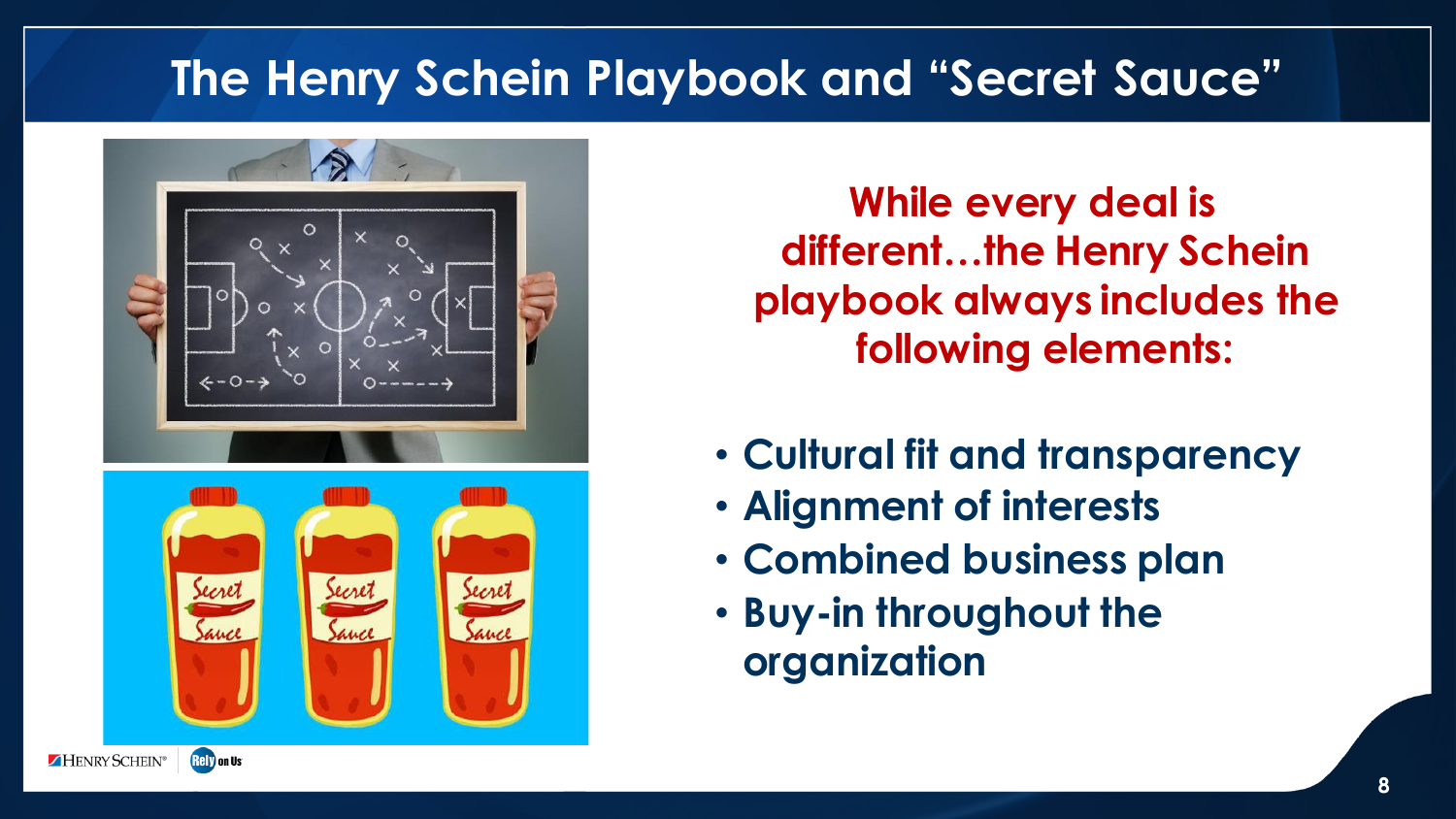## **Culture**

#### **Culture starts with our CEO**

- **"Growth CEO"**
- **Longest tenured CEO on Wall Street – 33 years**

#### **Culture of transformation**

- **Insists on transformation every 3 – 5 years**
- **Transformation begins with a plan (strategy) and includes M&A to help advance our goals**

#### **Culture of Growth**

- **Always more work / Always more risk**
- **Setting the right bonus targets – expectation of making budget but with component tied to overall company success**

#### **Culture of Transparency**

- **Treat people the right way**
- **Do the right thing always**

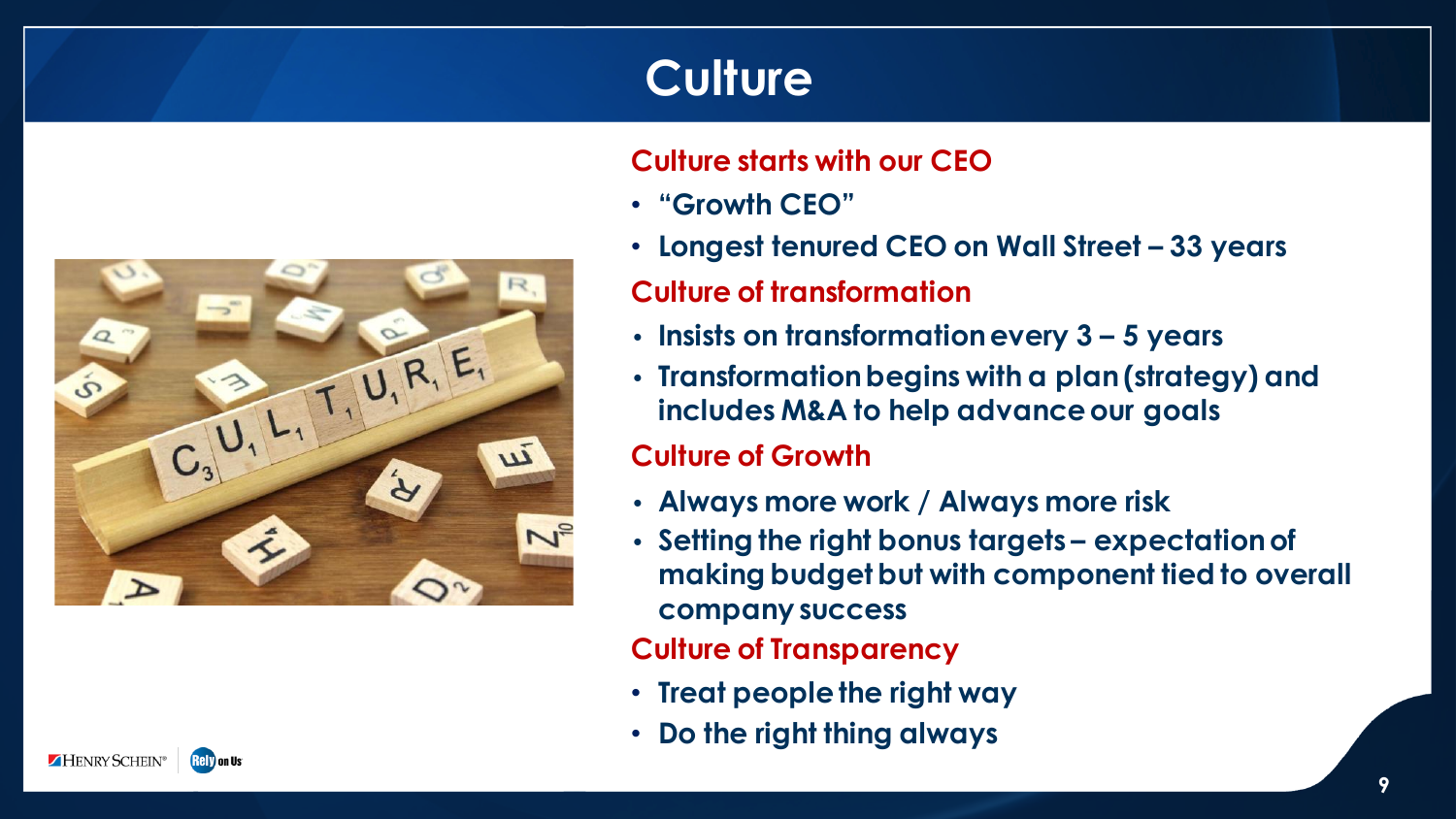### **We Structure Transactions to Align Interests**

**Entrepreneur retains meaningful equity stake**



**No preferences or preferred returns**







**Minority protections**

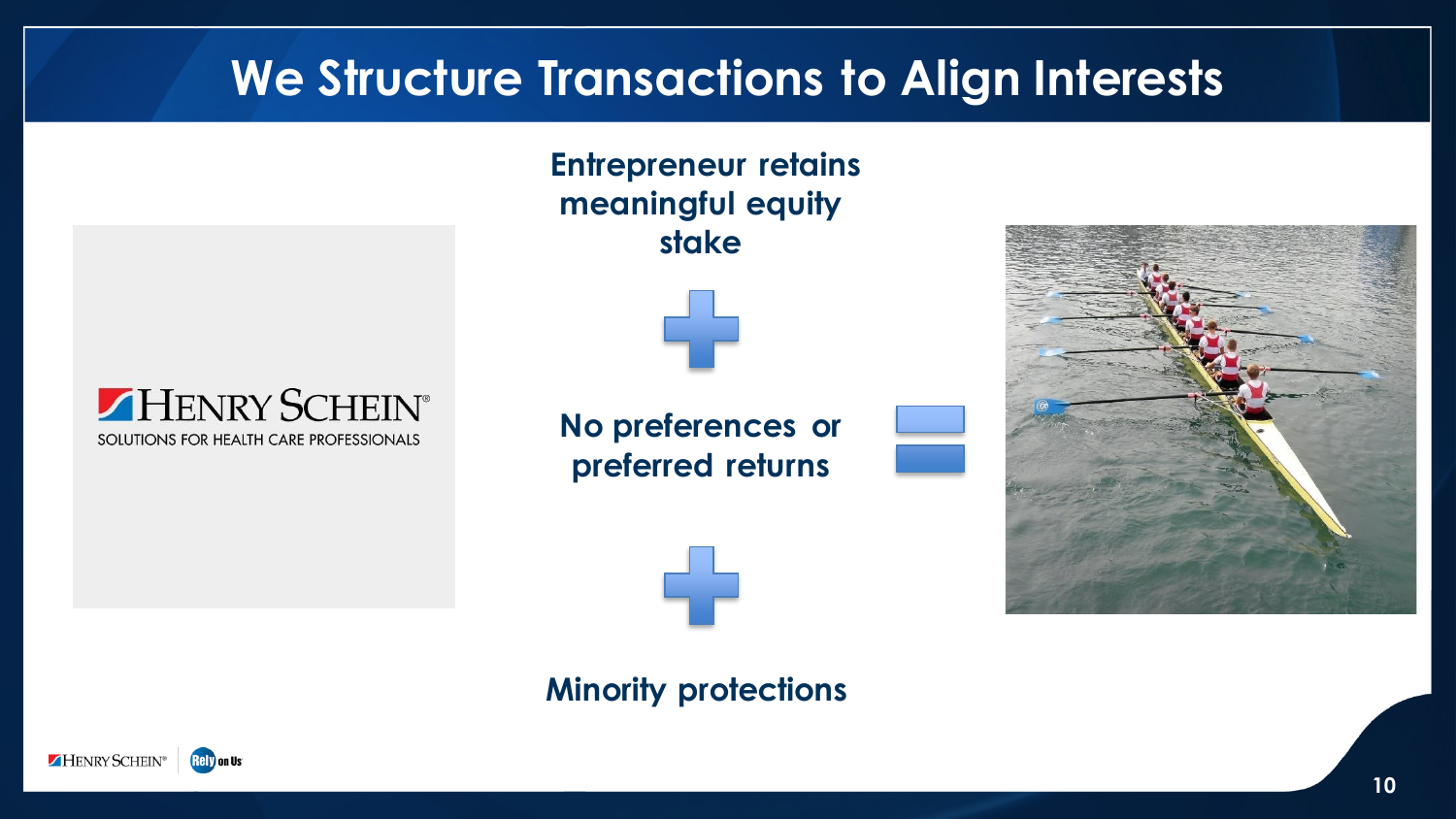#### **Combined Business Plan**

#### **Our M&A and business teams lock hands to create a combined plan**



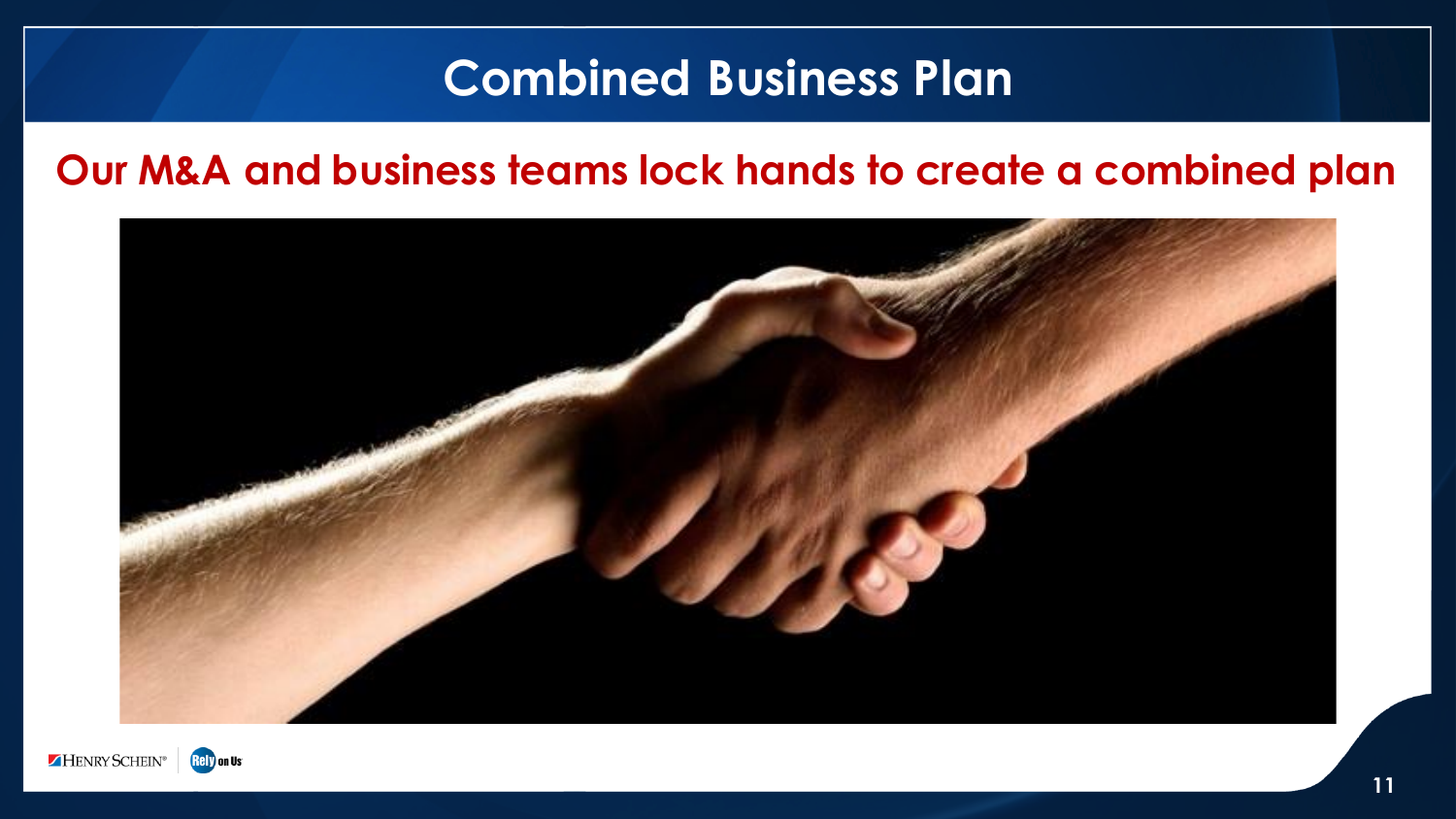#### **Gain Consensus and Buy-In Throughout the Organization**

**Sr Mgt/BoD + Business Unit + Finance + Operations + HR + IT + Tax + Accounting + Legal + Regulatory + Compliance + All Others**